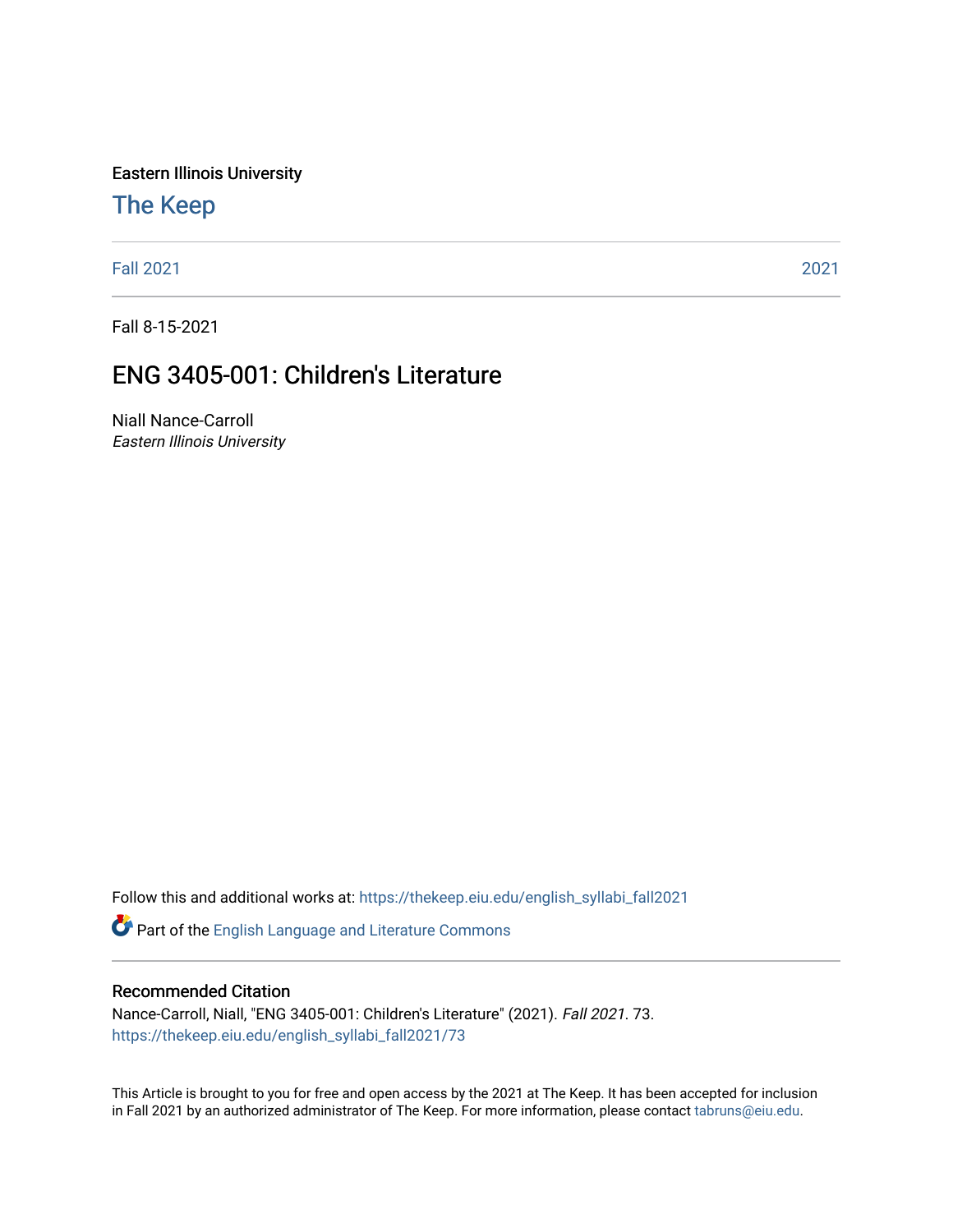ENG3405 Children's Literature Fall 2021

Course Meeting Information 2:00-3:15 Tuesday/Thursday Coleman 3150

Instructor Information Dr. Niall Nance-Carroll Email: [ncnancecarroll@eiu.edu](mailto:ncnancecarroll@eiu.edu) Office: Coleman Hall 3060

#### **Course Objectives:**

1. Experience a wide range of literature produced for, or handed down to, children. 2. Understand some of the social, cultural and technological forces that shape the production of children's books.

3. Become familiar with the characteristics of key genres and formats enjoyed by children: realistic and fantasy fiction, fairy and folk tales, poetry and picture books 4.Develop evaluative skills for assessing the quality of children's books.

#### **Catalog Course Description:**

A study of the rich variety of texts written for or primarily read by children, including picture books, poetry, fairy tales, chapter books, and novels. Emphases include historical, cultural, pedagogical, critical and theoretical perspectives.

# **Required Textbooks**

(Note: some textbooks may not be available at textbook rental yet, but they will be coming soon)

- *The World of Pooh* A. A. Milne and E. H. Shepard
- *The Composition* Antonio Skármeta and Alfonso Ruano
- *Bud, Not Buddy* Christopher Paul Curtis
- *The Snowy Day* Ezra Jack Keats
- *Where the Wild Things Are* Maurice Sendak
- *Frog and Toad are Friends* Arnold Lobell
- *El Deafo* Cece Bell
- *Charlotte's Web* E.B. White
- *Miles Morales: Spider-Man* Jason Reynolds
- *DC Super Hero Girls: Finals Crisis* Shea Fontana and Yancey Labat
- *Lowriders: Blast from the Past* Cathy Camper and Raúl the Third
- *Coraline* Neil Gaiman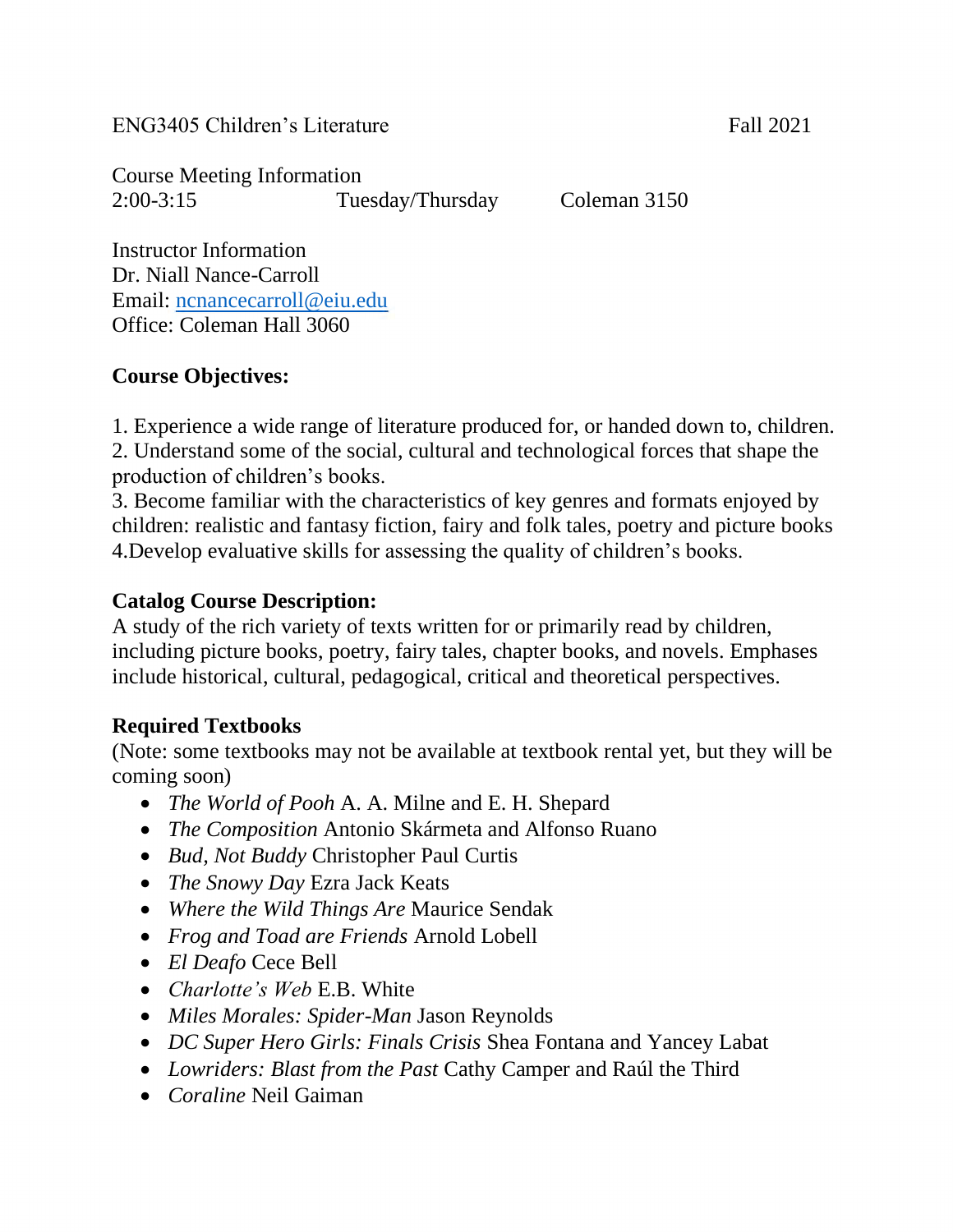#### **Assignments**

| 100  | <b>Reading Quizzes/Summaries</b>                       |
|------|--------------------------------------------------------|
| 100  | Short Paper 1: Awards (self-selected book)*            |
| 100  | Short Paper 2: Analysis                                |
| 100  | Short Paper 3: Evaluation/Review (self-selected book)* |
| 100  | Midterm Project                                        |
| 200  | <b>Final Paper</b>                                     |
| 100  | Final Exam                                             |
| 200  | In-Class Work                                          |
| 1000 | Total                                                  |

\*you may not choose texts that we use during class time for your self-selected books on short papers 1 and 3

#### **Attendance Policy**

This course is heavily discussion based and your participation and leadership of those discussions is an important component of your course grade and the learning that will take place this semester. However, health and safety are essential, so do not come to class if you are sick. Please arrange to get notes from a classmate and we can discuss making up missing assignments.

#### **Assignment Descriptions**

Reading Quizzes / Summaries: there will be a quiz on every day that we have a reading assignment. These are brief (typically 5 short answer questions) and will take place at the start of class. Routinely, I will accept a brief summary of the reading in your words. The summary option is available for all students and is often useful if you missed class, arrived late, or for any other reason.

#### **Short Papers**

You will receive specific prompts for each paper. These will ask you to draw on what you learned in class and to consult secondary sources to support your evaluation or your argument about a text.

#### **Midterm Project**

This project requires you to deliver a sustained argument in the style of a short conference paper. It may expand from one of your short papers or it may be a wholly new project. This is also an opportunity for collaborative work. If multiple students would like to present on a similar topic, I am open to group projects.

#### **Final Paper**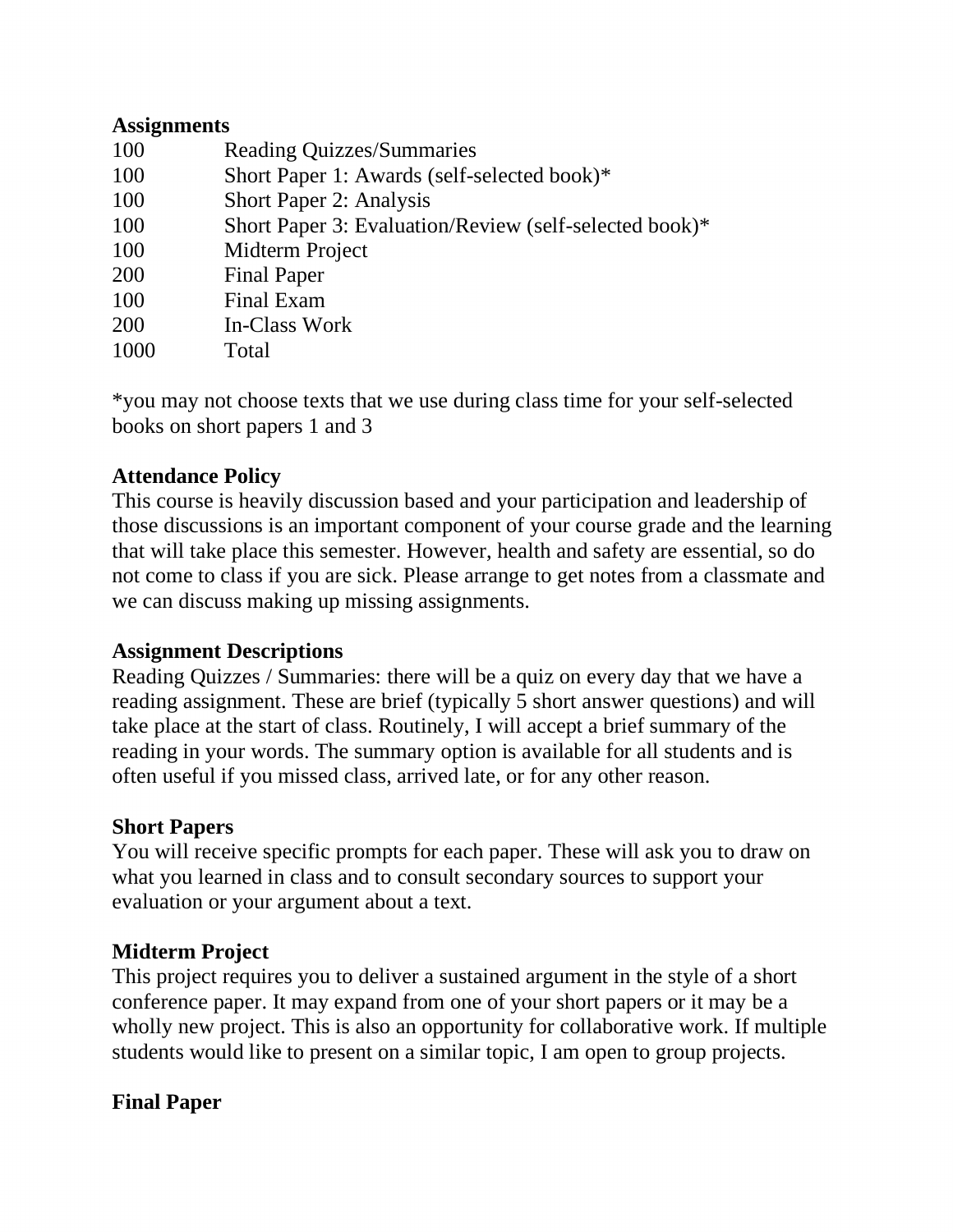You will develop a sustained argument about a children's text or texts. This should be a theoretically grounded argument that draws on multiple scholarly sources and displays an understanding of the norms of academic argument. While you may draw on your short papers or your midterm project, it must also include substantial additional research.

### **Final Exam**

This short answer and essay exam will ask you to display your knowledge of the field of children's literature. The questions will focus on understanding the history and present state of the field, on applying the standards of evaluation and analysis that we discussed in the course, and in presenting and defending claims about children's literature.

#### **In-Class Work**

We will complete a variety of in-class assignments, such as writing, graded discussions, and debates. Some of these will involve group work and some will be completed individually.

## **Academic Integrity**

Students are expected to maintain principles of academic integrity and conduct as defined in EIU's Code of Conduct

(http://www.eiu.edu/judicial/studentconductcode.php). Violations will be reported to the Office of Student Standards.

# **Students with Disabilities**

If you are a student with a documented disability in need of accommodations to fully participate in this class, please contact the Office of Student Disability Services (OSDS). All accommodations must be approved through OSDS. Please stop by McAfee Gym, Room 1210, or call 217-581-6583 to make an appointment.

# **The Student Success Center**

Students who are having difficulty achieving their academic goals are encouraged to contact the Student Success Center (www.eiu.edu/~success) for assistance with time management, test taking, note taking, avoiding procrastination, setting goals, and other skills to support academic achievement. The Student Success Center provides individualized consultations. To make an appointment, call 217-581- 6696, or go to McAfee Gym, Room 1301.

# **Statement for Teacher Certification**

Students seeking Teacher Certification in English Language Arts should request